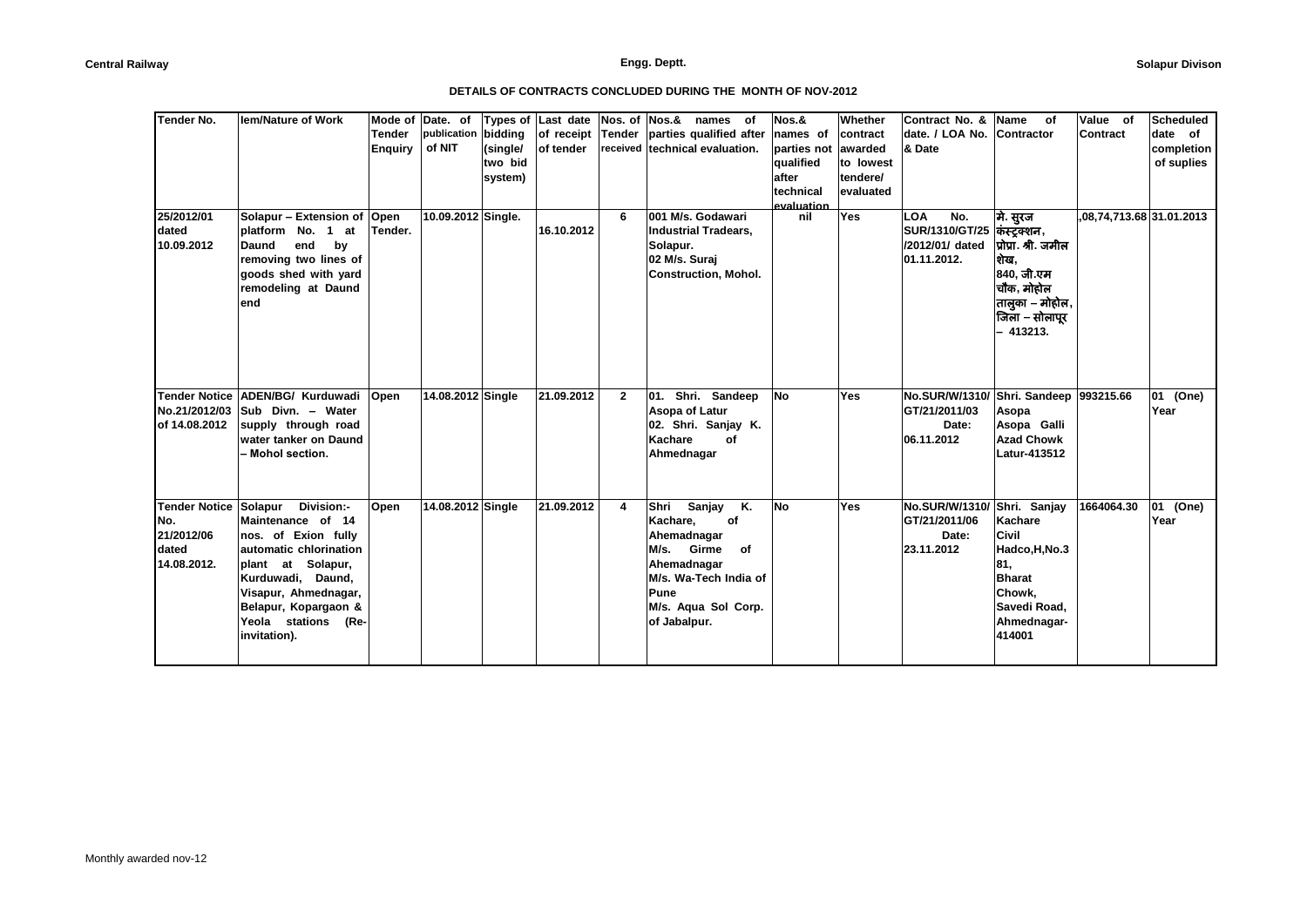| <b>Tender No.</b> | lem/Nature of Work                                      | Mode of<br><b>Tender</b> | Date. of<br>publication | bidding             | Types of Last date<br>of receipt | Nos. of Nos.&  | names<br>of<br>Tender parties qualified after | Nos.&<br>names of        | Whether<br>contract  | Contract No. &<br>date. / LOA No. Contractor | Name<br>of           | Value of<br>Contract | Scheduled<br>date of     |
|-------------------|---------------------------------------------------------|--------------------------|-------------------------|---------------------|----------------------------------|----------------|-----------------------------------------------|--------------------------|----------------------|----------------------------------------------|----------------------|----------------------|--------------------------|
|                   |                                                         | <b>Enquiry</b>           | of NIT                  | (single/<br>two bid | of tender                        |                | received technical evaluation.                | parties not<br>qualified | awarded<br>to lowest | & Date                                       |                      |                      | completion<br>of suplies |
|                   |                                                         |                          |                         | system)             |                                  |                |                                               | lafter                   | tendere/             |                                              |                      |                      |                          |
|                   |                                                         |                          |                         |                     |                                  |                |                                               | technical                | evaluated            |                                              |                      |                      |                          |
|                   |                                                         |                          |                         |                     |                                  |                |                                               | evaluation               |                      |                                              |                      |                      |                          |
| Tender Notice 1)  | Ahmednagar :                                            | Open                     | 11.10.2012 Single       |                     | 16.11.2012                       | $\overline{2}$ | Shri.<br>Sandeep                              | No                       | Yes                  | No.SUR/W/1310/ M/s.                          | Sai                  | 8308171.04           | 06 (Six)                 |
| No.29/2012/01     | Repairs to drainage                                     |                          |                         |                     |                                  |                | Roopchandani of                               |                          |                      | GT/27/2011/02                                | <b>Stone Crusher</b> |                      | Months                   |
| of 11.10.2012     | system of<br>staff                                      |                          |                         |                     |                                  |                | Solapur                                       |                          |                      | Date:                                        | (Prop. Shri          |                      |                          |
|                   | quarters and colony                                     |                          |                         |                     |                                  |                | M/s Sai<br><b>Stone</b>                       |                          |                      | 27.11.2012                                   | V.<br>Raju           |                      |                          |
|                   | roads, 2) Ahmednagar                                    |                          |                         |                     |                                  |                | <b>Crusher of Daund</b>                       |                          |                      |                                              | Ugale),              |                      |                          |
|                   | <b>Sub Division - Repairs</b><br>to platform surface at |                          |                         |                     |                                  |                |                                               |                          |                      |                                              | Deepmala,<br>Daund   |                      |                          |
|                   | Yeola, Kanhegaon,                                       |                          |                         |                     |                                  |                |                                               |                          |                      |                                              | <b>Baramati</b>      |                      |                          |
|                   | Kopargaon, Belapur,                                     |                          |                         |                     |                                  |                |                                               |                          |                      |                                              | Road,                |                      |                          |
|                   | Chitali, Ahmednagar,                                    |                          |                         |                     |                                  |                |                                               |                          |                      |                                              | At<br>Post-          |                      |                          |
|                   | Padhegaon, Rahuri,                                      |                          |                         |                     |                                  |                |                                               |                          |                      |                                              | Daund,<br>Dist.-     |                      |                          |
|                   | Vambori,<br>Sarola,                                     |                          |                         |                     |                                  |                |                                               |                          |                      |                                              | Pune.                |                      |                          |
|                   | <b>Belwadni</b><br>and                                  |                          |                         |                     |                                  |                |                                               |                          |                      |                                              |                      |                      |                          |
|                   | Shrigonda Road and                                      |                          |                         |                     |                                  |                |                                               |                          |                      |                                              |                      |                      |                          |
|                   | water stands toilet                                     |                          |                         |                     |                                  |                |                                               |                          |                      |                                              |                      |                      |                          |
|                   | blocks, small butterfly                                 |                          |                         |                     |                                  |                |                                               |                          |                      |                                              |                      |                      |                          |
|                   | shed on platform on                                     |                          |                         |                     |                                  |                |                                               |                          |                      |                                              |                      |                      |                          |
|                   | Daund - Manmad                                          |                          |                         |                     |                                  |                |                                               |                          |                      |                                              |                      |                      |                          |
|                   | section. 3) Daund -                                     |                          |                         |                     |                                  |                |                                               |                          |                      |                                              |                      |                      |                          |
|                   | Yeola: Provision of                                     |                          |                         |                     |                                  |                |                                               |                          |                      |                                              |                      |                      |                          |
|                   | block<br>toilet                                         |                          |                         |                     |                                  |                |                                               |                          |                      |                                              |                      |                      |                          |
|                   | bathroom facility at                                    |                          |                         |                     |                                  |                |                                               |                          |                      |                                              |                      |                      |                          |
|                   | road side stations                                      |                          |                         |                     |                                  |                |                                               |                          |                      |                                              |                      |                      |                          |
|                   | attached to SM office                                   |                          |                         |                     |                                  |                |                                               |                          |                      |                                              |                      |                      |                          |
|                   | (10 stations) - Sarola,                                 |                          |                         |                     |                                  |                |                                               |                          |                      |                                              |                      |                      |                          |
|                   | Akolner, Nimblak,<br>Vilad, Vambori, Rahuri,            |                          |                         |                     |                                  |                |                                               |                          |                      |                                              |                      |                      |                          |
|                   | Padhegaon, Chitali,                                     |                          |                         |                     |                                  |                |                                               |                          |                      |                                              |                      |                      |                          |
|                   | Kanhegaon and Yeola.                                    |                          |                         |                     |                                  |                |                                               |                          |                      |                                              |                      |                      |                          |
|                   | 4) Provision of Toilet /                                |                          |                         |                     |                                  |                |                                               |                          |                      |                                              |                      |                      |                          |
|                   | bathroom facility at                                    |                          |                         |                     |                                  |                |                                               |                          |                      |                                              |                      |                      |                          |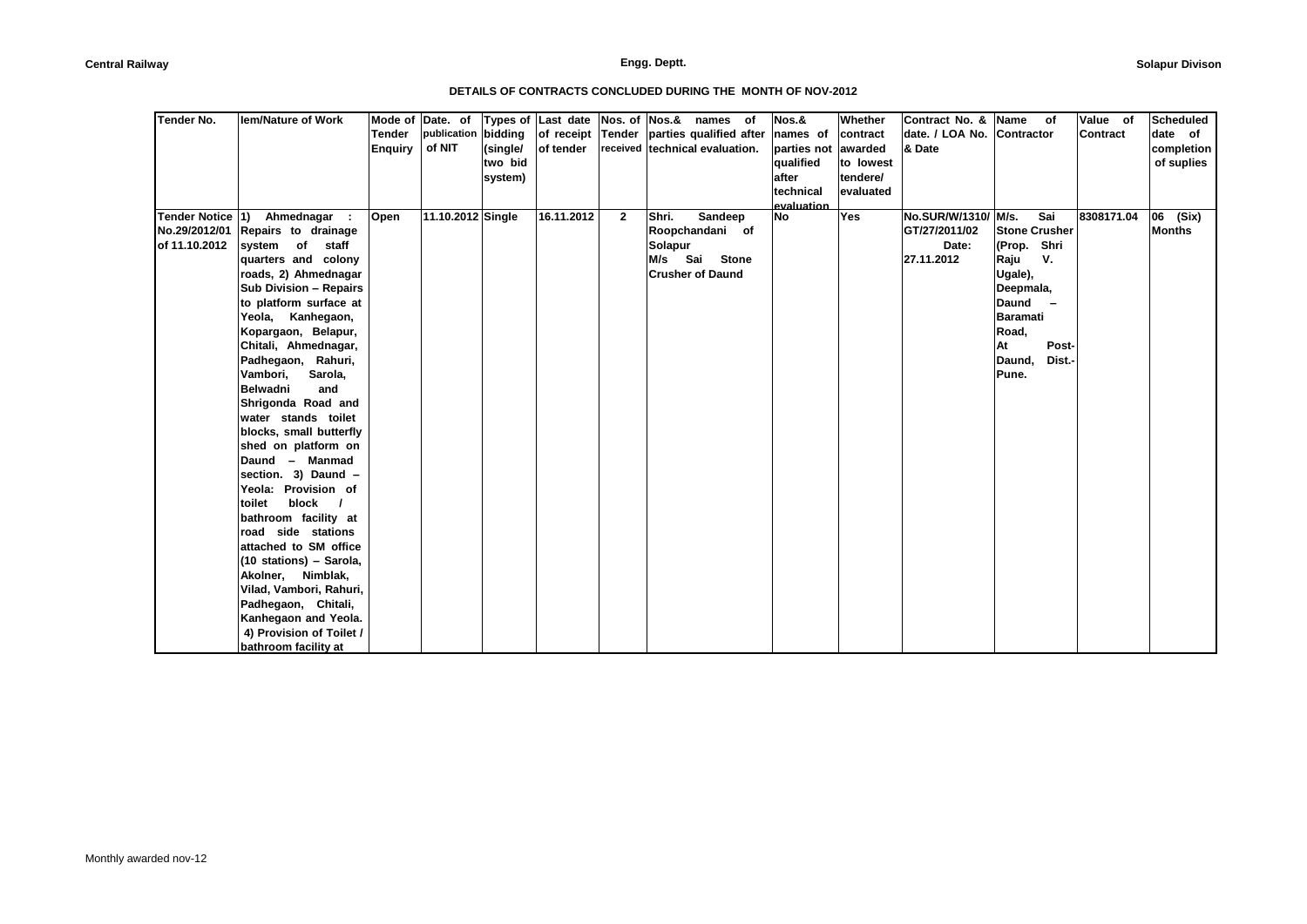| Tender No.                                                                                            | <b>Iem/Nature of Work</b>                                                                                                                                                                                                                                                                                                                                        | Tender<br><b>Enquiry</b> | Mode of Date. of<br>publication bidding<br>of NIT | (single/<br>two bid<br>system) | Types of Last date<br>of receipt Tender parties qualified after names of<br>of tender | Nos. of Nos.& |                                                         | names of<br>received technical evaluation.                                                                                          |    | Nos.&<br>parties not<br>qualified<br>after<br>technical<br>evaluation | Whether<br>contract<br>awarded<br>to lowest<br>tendere/<br>evaluated | Contract No. &<br>date. / LOA No. Contractor<br>& Date      | Name<br>οf                                                                                                                     | Value of<br>Contract | <b>Scheduled</b><br>date of<br>completion<br>of suplies |  |
|-------------------------------------------------------------------------------------------------------|------------------------------------------------------------------------------------------------------------------------------------------------------------------------------------------------------------------------------------------------------------------------------------------------------------------------------------------------------------------|--------------------------|---------------------------------------------------|--------------------------------|---------------------------------------------------------------------------------------|---------------|---------------------------------------------------------|-------------------------------------------------------------------------------------------------------------------------------------|----|-----------------------------------------------------------------------|----------------------------------------------------------------------|-------------------------------------------------------------|--------------------------------------------------------------------------------------------------------------------------------|----------------------|---------------------------------------------------------|--|
| Girme<br>M/s.<br><b>Enterprises</b><br>Girme<br>Vasti, Yeola<br>Road<br>Kopergaon,<br>Dist.-<br>23601 | Repairs<br>to<br>sand<br>humps, cess, trolley<br>etc. in<br>Daund<br>Manmad section &<br>Puntamba - Sainagar<br>Yesgaon, Tal- section 2. Supplying,<br>fabrication & fixing of<br>various curve boards,<br>Ahmednagar.4 LWR boards, river<br>name boards & fixing<br>scrap MBC sleepers as<br>boundary posts etc in<br>Daund - Manmad<br>section (Re-invitation) | Open                     | 11.10.2012 Single                                 |                                | 16.11.2012                                                                            | 4             | M/s<br>M/s<br>Solapur<br>M/s<br>Construction<br>Solapur | Girme<br><b>Enterprises of Yeola</b><br>Godavari<br>Industrial Traders of<br>M/s Crest Facilities<br><b>Manager of Pune</b><br>Raut | of | No.                                                                   | Yes                                                                  | No.SUR/W/1310/ M/s.<br>GT/29/2011/01<br>Date:<br>27.11.2012 | Girme<br><b>Enterprises</b><br>Girme<br>Vasti, Yeola<br>Road<br>Yesgaon, Tal-<br>Kopergaon,<br>Dist.-<br>Ahmednagar.4<br>23601 | 4162692.93           | 04 (Four)<br>Months                                     |  |